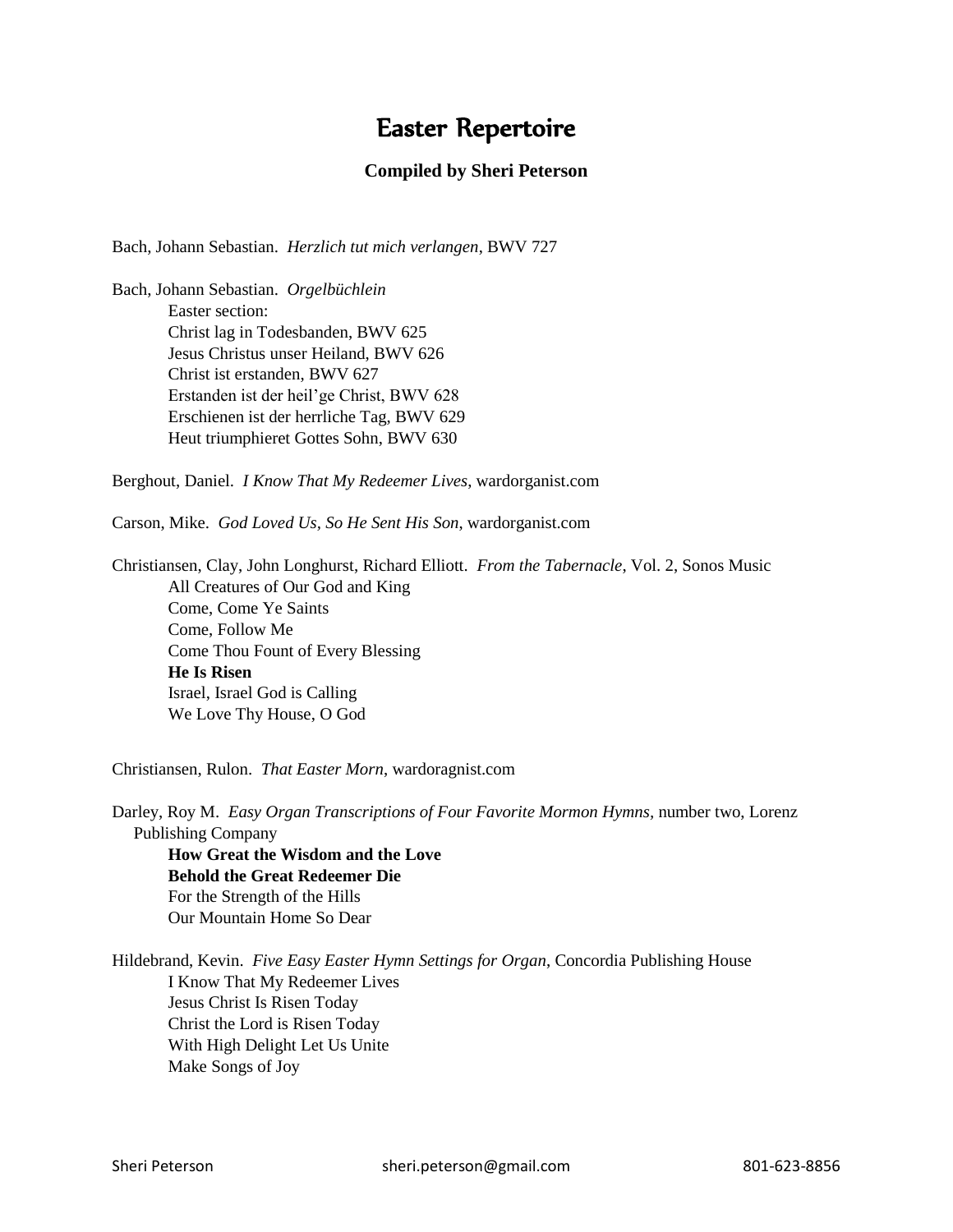Kasen, James C. *Easter Postludes for Church Services*, Jackman Music Corporation Christ, the Lord, Is Risen Today God Loved Us So He Sent His Son He Is Risen! I Know That My Redeemer Lives I Wonder When He Comes Again Upon the Cross of Calvary That Easter Morn

Kerr, J. Wayne. *Were You There: Easy Hymn Preludes for Palm Sunday, Holy Week, and Easter*, Concordia Publishing House

Ride On, Ride On in Majesty Hosanna, Loud Hosanna No Tramp of Soldiers' Marching Feet When You Woke That Thursday Morning Jesus, Greatest at the Table O Sacred Head, Now Wounded Stricken, Smitten, and Afflicted Were You There Jesus Christ Is Risen Today Christ Has Arisen, Alleluia

Lemmon, Douglas. *Preludes SAC*. Orem, UT: Jackman Music Corporation, 1987 (jackmanmusic.com)

All Glory, Laud, and Honor Be Still My Soul – Finlandia Come We That Love the Lord Evening Prayer Fairest Lord Jesus For the Beauty of the Earth I Know That My Redeemer Lives Jesus, Savior, Pilot Me Meditation – Lemmon Nocturne – Mendelssohn Our Father, by Whose Name Prayer of Thanksgiving Rock of Ages Still, Still, Still Sweet Hour of Prayer

Near, Gerald. *Choraleworks: Ten Chorale Preludes for Organ*, Set II, Aureole Editions

**Canonbury** Leoni Herr Jesu Christ **Liebster Jesu, Wir Sind Hier** St. Denio Freu Dich Sehr (Psalm 42) Suo Gan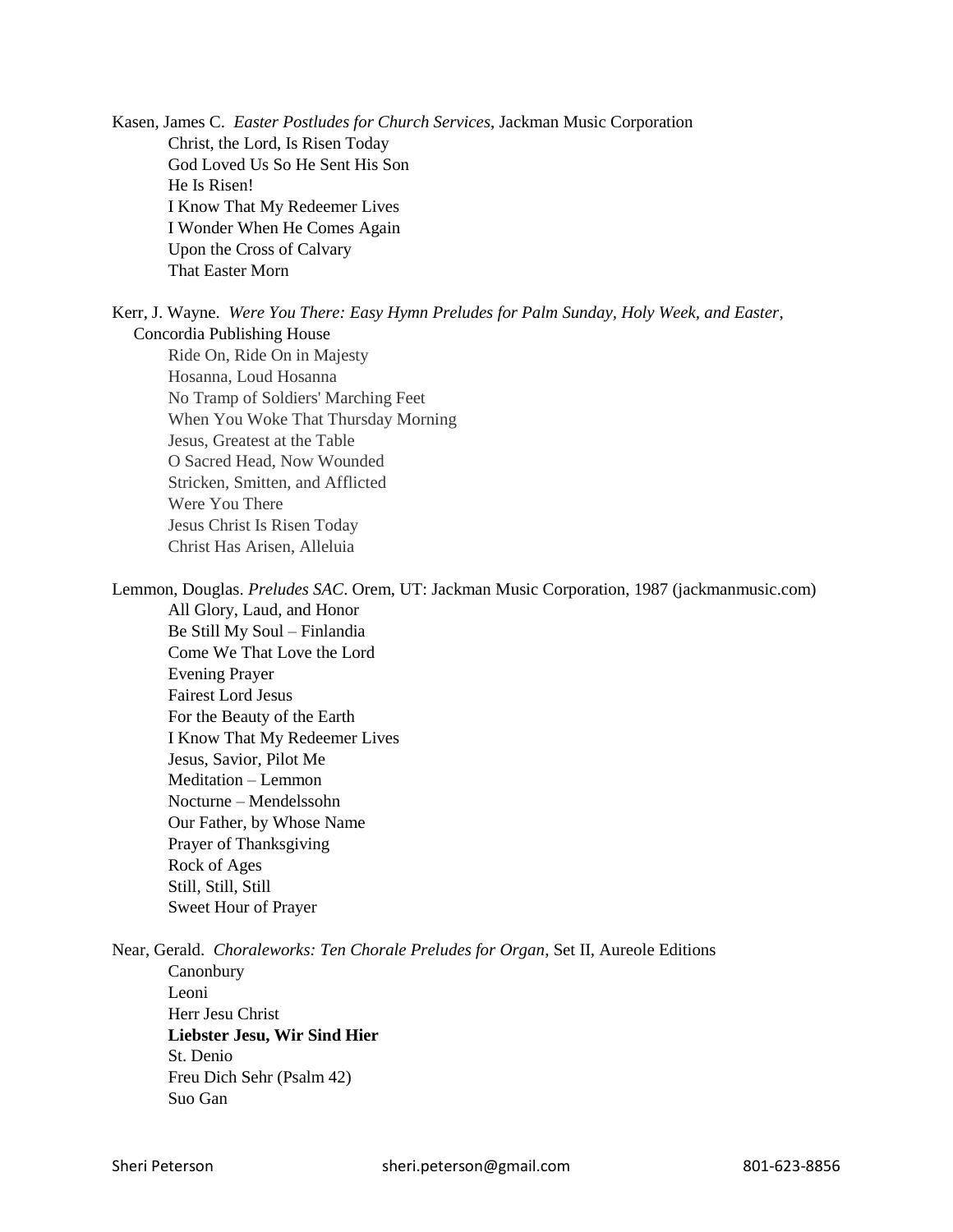Aus Tiefer Not **Herzlich Tut Mich Verlangen** Puer Nobis Nascitur

Near, Gerald. *Saint Augustine's Organbook: Ten Preludes on Gregorian Chant Melodies for Organ*, Aureole Editions

**Jesu, Dulcis Memoria (Jesus, the very thought is sweet)** Adoro te devote Ave Verum Corpus Requiem Aeternam In Paradisum Ave Maria **O Sacrum Convivium** Ave, Maris Stella **Ubi Caritas Et Amor** Ave Colenda Trinitas

Pachelbel, Johann. *O Lamm Gottes, unschuldig (Lamb of God, Pure and Holy)*, The Parish Organist: Music for Lent, Palm Sunday, and Holy Week, Concordia Publishing House

Parkinson, Rebecca. *A Manual for All Seasons,* Jackman Music Corporation

America the Beautiful Away in a Manger **He Is Risen** I Heard the Bells on Christmas Day Prayer of Thanksgiving Songs My Mother Taught Me **There Is A Green Hill Far Away** There Is Beauty All Around

Pedersen, Laurel Hunt. *Hosanna to Our King, Easter Edition Vol I*. Free download:

 http://laurelhuntpedersen.com/wp-content/uploads/2014/02/Hosanna\_to\_Our\_King\_Vol.I.pdf I Stand All Amazed He Sent His Son In Memory of the Crucified There is a Green Hill Far Away Did Jesus Really Live Again? Jesus Has Risen He is Risen Christ the Lord is Risen Hosanna My Redeemer Lives I Know That My Redeemer Lives While of These Emblems We Partake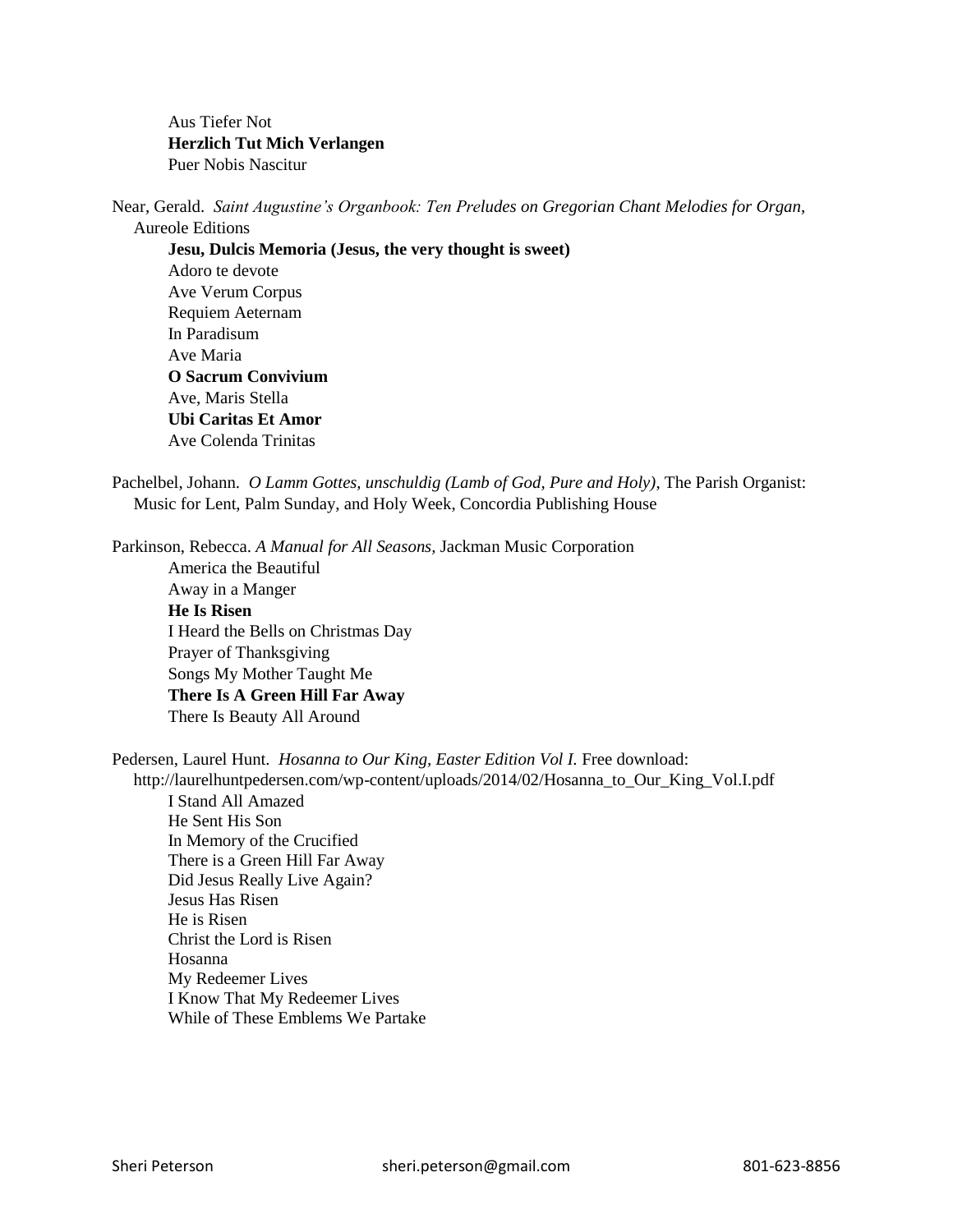Pedersen, Laurel Hunt. *Hosanna to Our King, Easter Edition Vol II,* Free download (currently linked individually): <http://laurelhuntpedersen.com/organ-music/#easter>

Again, Our Dear Redeeming Love As Now We Take the Sacrament Easter Hosanna God Loved Us, So He Sent His Son Had I Been a Child He Died That We Might Live Again In Humility, Our Savior Jesus of Nazareth, Savior and King On a Golden Springtime Upon the Cross of Calvary When He Comes Again While of These Emblems We Partake - Schreiner

Reger, Max. *30 Short Chorale Preludes,* Opus 135 a

1. Ach bleib mit deiner Gnade

- 2. Allein Gott in der Höh sei Ehr
- 3. Alles ist an Gottes Segen
- 4. Aus tiefer Not schrei ich zu dir

5. Ein' feste Burg ist unser Gott

6. Eins ist Not; ach Herr, dies Eine

7. Es ist das Heil und kommen her (Sei Lob und Ehr!)

8. Es ist gewisslich an der Zeit

9. Freu' dich sehr, o meine Seele

10. Großer Gott, wir loben dich

11. Herr Jesu Christ, dich zu uns wend

12. Jerusalem, du hochgebaute Stadt

13. Jesus, meine Zuversicht

14. Liebster Jesu, wir sind hier

15. Lobe den Herren, den mächtigen König der Ehren

16. Macht hoch die Tür

17. Meinen Jesum lass' ich nicht

18. Nun danket alle Gott

19. O dass ich tausend Zungen hätte

20. O Gott, du frommer Gott

## **21. O Haupt voll Blut und Wunden (Herzlich tut mich verlangen)**

22. O Welt, ich muss dich lassen

23. Valet will ich dir geben

24. Vom Himmel hoch, da komm ich her

25. Wachet auf, ruft uns die Stimme

26. Was Gott tut, das ist wohlgetan

27. Was mein Gott will, das g'scheh allzeit

28. Wer nur den lieben Gott lässt walten

29. Wie schön leucht't uns der Morgenstern

30. Wunderbarer König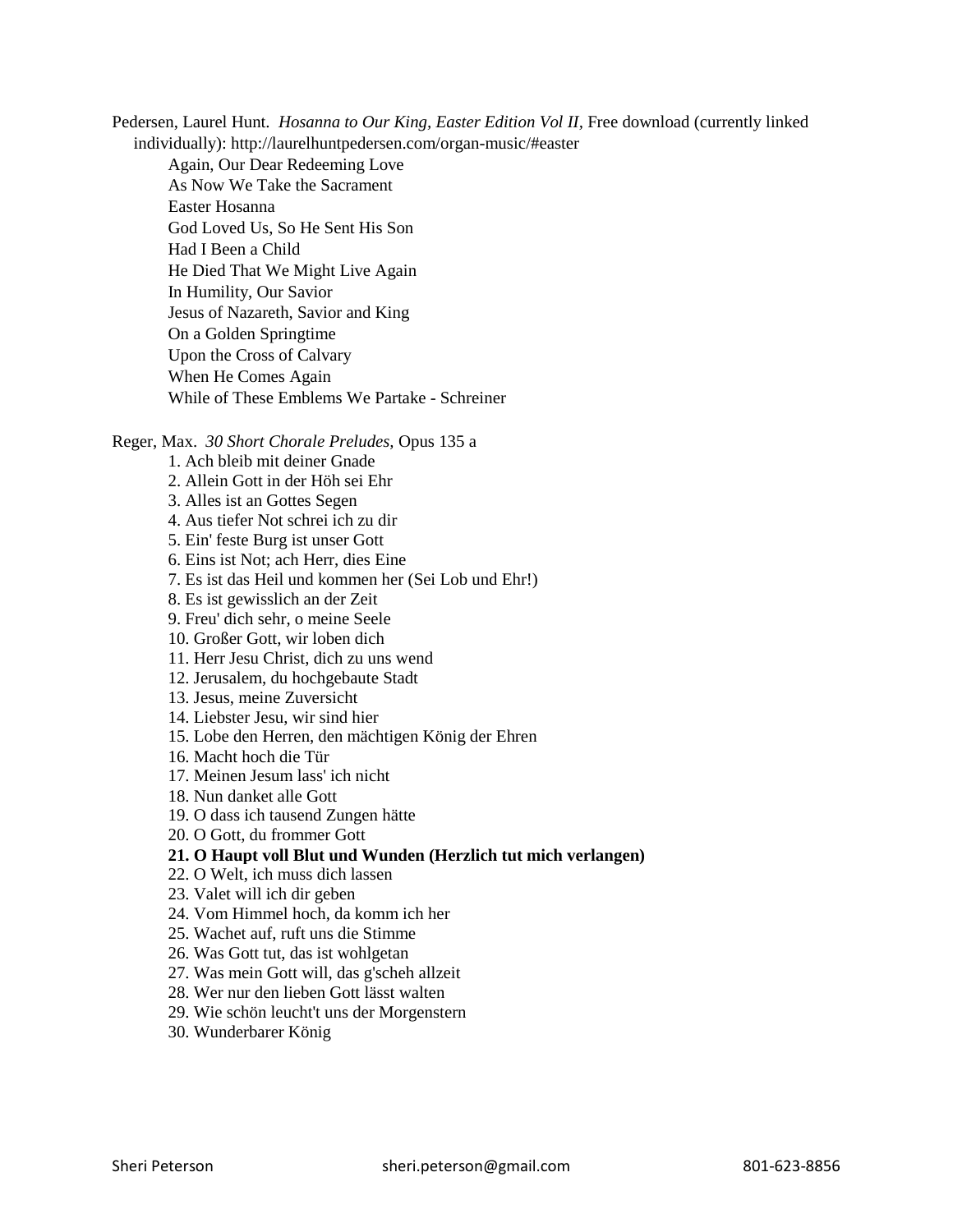Sadowski, Kevin. *Eleven Hymn Preludes – Downloadable*, Concordia Publishing House Arise and Shine in Splendor By All Your Saints in Warfare Hark the Glad Sound Holy, Holy, Holy O Jesus, King Most Wonderful Oh, Love How Deep Oh, Wondrous Type! Oh, Vision Fair Open Now the Gates of Beauty Praise, My Soul, the King of Heaven The Gift of Love Upon the Cross Extended When I Survey the Wondrous Cross When Love Is found Good Christian Friends, Rejoice and Sing Now Rest Beneath Night's Shadow

Stickles, William. *Favorite Sacred Melodies For the Organ*, G. Schirmer Ave Maria Christmas Night Go Down Moses **God So Loved the World** Hallelujah Chorus He Shall Feed His Flock **I Walked Today Where Jesus Walked** The Lord's Prayer O Holy Night One Sweetly Solemn Thought Open the Gates to the Temple The Palms Panis Angelicus Swing Low Sweet Chariot Wedding Prayer Were You There?

Whipple, Weldon. *Award-Winning Preludes on Hymn Tunes for Organ,* Wellspring Music (daymurraymusic.com)

**Jesus, the Very Thought of Thee** Away in a Manger Lead, Kindly Light Did You Think to Pray Oh, How Lovely Was the Morning **God Loved Us, So He Sent His Son** How Gentle God's Commands A Poor Wayfaring Man of Grief **While of These Emblems We Partake**